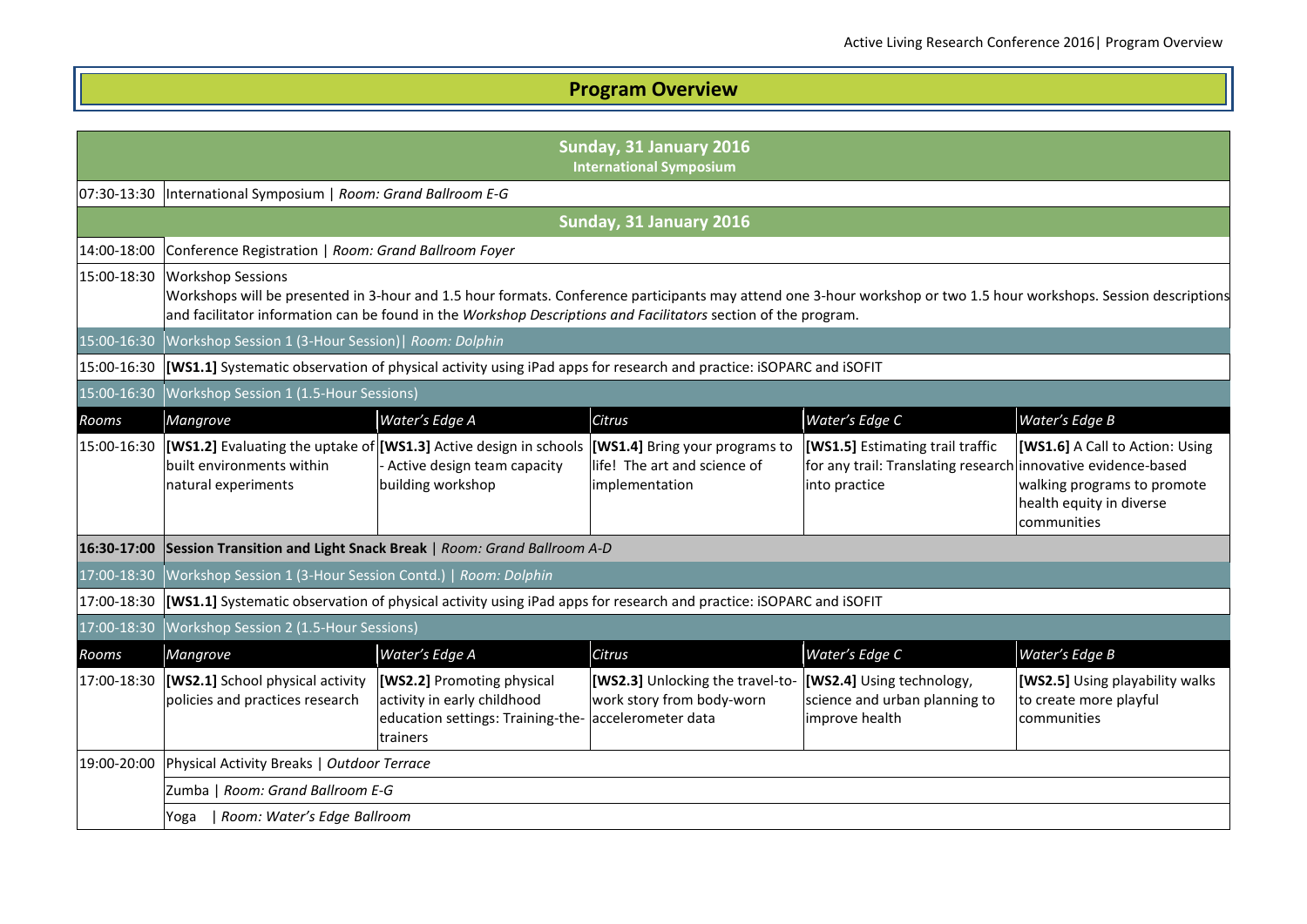|             |                                                                                                                                                                                                                                                                                                                                                                                                                                                               | Monday, 1 February 2016                                                                                                                                                                                                                                                                                                                                  |                                                                                                                                                                                                                                                                                                                                                                                                                                                                                                                  |  |
|-------------|---------------------------------------------------------------------------------------------------------------------------------------------------------------------------------------------------------------------------------------------------------------------------------------------------------------------------------------------------------------------------------------------------------------------------------------------------------------|----------------------------------------------------------------------------------------------------------------------------------------------------------------------------------------------------------------------------------------------------------------------------------------------------------------------------------------------------------|------------------------------------------------------------------------------------------------------------------------------------------------------------------------------------------------------------------------------------------------------------------------------------------------------------------------------------------------------------------------------------------------------------------------------------------------------------------------------------------------------------------|--|
|             | 07:00-08:45 Conference Registration   Room: Grand Ballroom Foyer                                                                                                                                                                                                                                                                                                                                                                                              |                                                                                                                                                                                                                                                                                                                                                          |                                                                                                                                                                                                                                                                                                                                                                                                                                                                                                                  |  |
|             | 07:00-08:30 Breakfast   Room: Outdoor Terrace (Weather Back-up: Water's Edge Ballroom) and Grand Ballroom Foyer (ALR101 Attendees)                                                                                                                                                                                                                                                                                                                            |                                                                                                                                                                                                                                                                                                                                                          |                                                                                                                                                                                                                                                                                                                                                                                                                                                                                                                  |  |
| Room        | <b>Grand Ballroom E-G</b>                                                                                                                                                                                                                                                                                                                                                                                                                                     |                                                                                                                                                                                                                                                                                                                                                          |                                                                                                                                                                                                                                                                                                                                                                                                                                                                                                                  |  |
| 07:30-08:30 | Active Living Research 101   Room: Grand Ballroom E-G<br>James F. Sallis, Active Living Research, University of California, San Diego, USA<br>Arlie Adkins, The University of Arizona, USA                                                                                                                                                                                                                                                                    |                                                                                                                                                                                                                                                                                                                                                          |                                                                                                                                                                                                                                                                                                                                                                                                                                                                                                                  |  |
|             | ALR 101 is an optional session for those who are new to the active living field or are attending the conference for the first time. Speakers will provide an overview of the<br>ALR program, basics of physical activity and health, rationale for focus on childhood obesity, use of ecological models and principles of transdisciplinary research.<br>Connections to the fields of planning, transportation, and parks and recreation will be highlighted. |                                                                                                                                                                                                                                                                                                                                                          |                                                                                                                                                                                                                                                                                                                                                                                                                                                                                                                  |  |
| 08:45-10:15 | Conference Welcome and Opening Address   Room: Grand Ballroom E-G<br>NiCole R. Keith, Indiana University-Purdue University Indianapolis, USA<br>James F. Sallis, Active Living Research, University of California, San Diego, USA<br>Tina J. Kauh, Robert Wood Johnson Foundation, USA                                                                                                                                                                        |                                                                                                                                                                                                                                                                                                                                                          |                                                                                                                                                                                                                                                                                                                                                                                                                                                                                                                  |  |
| 10:15-10:30 | <b>Brief Session Transition</b>                                                                                                                                                                                                                                                                                                                                                                                                                               |                                                                                                                                                                                                                                                                                                                                                          |                                                                                                                                                                                                                                                                                                                                                                                                                                                                                                                  |  |
| Rooms       | <b>Grand Ballroom E</b>                                                                                                                                                                                                                                                                                                                                                                                                                                       | <b>Grand Ballroom F</b>                                                                                                                                                                                                                                                                                                                                  | <b>Grand Ballroom G</b>                                                                                                                                                                                                                                                                                                                                                                                                                                                                                          |  |
| 10:30-12:00 | <b>Session 1: Active Travel</b><br>Moderator: Chad Spoon, Active Living Research, USA                                                                                                                                                                                                                                                                                                                                                                         | <b>Session 2: Active Living Around the World</b><br>Moderator: Adriana Díaz del Castillo, Universidad de los Moderator: Sandra Echeverria, CUNY School of Public<br>Andes, Colombia                                                                                                                                                                      | <b>Session 3: Physical Activity Promotion</b><br>Health, USA                                                                                                                                                                                                                                                                                                                                                                                                                                                     |  |
| 10:30-10:50 | income and poverty disparities in adult use of public<br>transit to work, United States<br>J.F. Chriqui*, J. Leider, S.J. Slater, E. Thrun, L.M.<br>Nicholson<br>University of Illinois at Chicago, USA<br>Focus Area: Research                                                                                                                                                                                                                               | statutory planning documents: A successful case study of crime and their relationships to accelerometer-<br>A.J. Burton <sup>1,2</sup><br>$^1$ Heart Foundation (ACT), Australia, $^2$ University of<br>Western Sydney, Australia<br><b>Focus Area: Practice</b>                                                                                         | [01.1] Pedestrian-oriented zoning can help to reduce [02.1] How to incorporate active living principles into [03.1] Objective reports versus subjective perceptions<br>measured physical activity in Hispanic adult-child<br>dyads<br>M.A. van Bakergem <sup>*1</sup> , E. Sommer <sup>2</sup> , W.J. Heerman <sup>2</sup> , J.A.<br>Hipp <sup>1</sup> , S.L. Barkin <sup>2</sup><br>$^1$ North Carolina State University, USA, $^2$ Vanderbilt<br>University Medical Center, USA<br><b>Focus Area: Research</b> |  |
| 10:50-11:10 | [01.2] From sedentary to active school commute:<br>Influences of multi-level factors on travel mode shifts and why does it matter? Findings from the<br>C. Lee*, J. Yoon, X. Zhu<br>Texas A&M University, USA<br><b>Focus Area: Research</b>                                                                                                                                                                                                                  | [O2.2] Where are Latin Americans physically active<br><b>International Physical Activity Environment Network</b><br>(IPEN) adult study in Colombia, Mexico and Brazil<br>D. Salvo* <sup>1,2</sup> , O.L. Sarmiento <sup>3</sup> , R.S. Reis <sup>4,5</sup> , M. Pratt <sup>6,3</sup><br>$^{\rm 1}$ The University of Texas School of Public Health, USA, | [O3.2] The West Virginia physical activity plan policy<br>priority area: Plan implementation and state-wide<br>physical activity policy development<br>E. Jones*, E. Elliott, S. Bulger<br>West Virginia University, USA                                                                                                                                                                                                                                                                                         |  |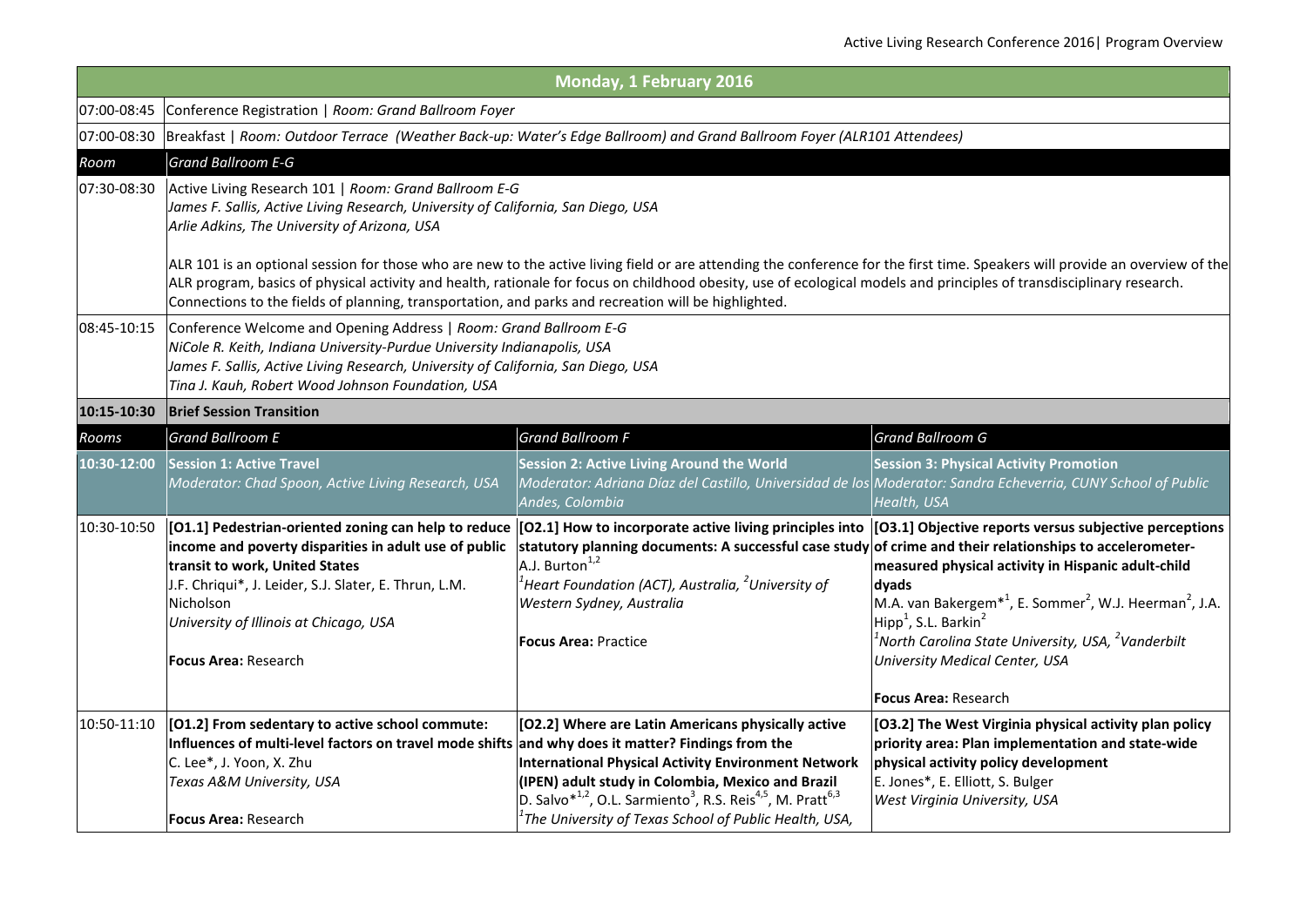|                                                                                                                                                                                                                                                                                                                                | <sup>2</sup> Instituto Nacional de Salud Public, Mexico,<br>$^3$ Universidad de Los Andes, Colombia, $^4$ Universidade<br>Pontificia Catolica do Parana, Brazil, <sup>5</sup> Universidade<br>Federale do Parana, Brazil, <sup>6</sup> Rollins School of Public<br>Health, Emory University, USA<br><b>Focus Area: Research</b>              | <b>Focus Area: Practice</b>                                                                                                                                                                                                                                                                                                                                                                                                                                                                                                                                                                                                                                                                                                                                                                                                                                                                                        |
|--------------------------------------------------------------------------------------------------------------------------------------------------------------------------------------------------------------------------------------------------------------------------------------------------------------------------------|----------------------------------------------------------------------------------------------------------------------------------------------------------------------------------------------------------------------------------------------------------------------------------------------------------------------------------------------|--------------------------------------------------------------------------------------------------------------------------------------------------------------------------------------------------------------------------------------------------------------------------------------------------------------------------------------------------------------------------------------------------------------------------------------------------------------------------------------------------------------------------------------------------------------------------------------------------------------------------------------------------------------------------------------------------------------------------------------------------------------------------------------------------------------------------------------------------------------------------------------------------------------------|
| [O1.3] How to shape parental attitude and promote<br>walking to school? Understanding mediating effects of<br>parental attitudes on children's active school commute<br>C. Yu <sup>*1</sup> , X. Zhu <sup>2</sup><br>$^1$ University of Central Florida, USA, $^2$ Texas A&M<br>University, USA<br><b>Focus Area: Research</b> | [O2.3] A participative process: The key to make a<br>useful and approachable space to change the physical<br>habits of Mérida's south west citizens<br>L. Romahn, E. Santos*<br>Parques de México, Mexico<br><b>Focus Area: Practice</b>                                                                                                     | [O3.3] Predictors of physical activity enjoyment and<br>physical activity among 6th grade girls<br>E.L. Budd*, A. McQueen, R.C. Brownson<br>Washington University in St. Louis, USA<br><b>Focus Area: Research</b>                                                                                                                                                                                                                                                                                                                                                                                                                                                                                                                                                                                                                                                                                                 |
| [O1.4] "Can we walk?" Environmental supports for<br>active travel in India<br>D. Adlakha <sup>*1</sup> , J.A. Hipp <sup>1</sup> , R.C. Brownson <sup>1</sup><br>$^1$ Washington University in St. Louis, USA, $^2$ North<br>Carolina State University, USA<br>Focus Area: Research                                             | [O2.4] The Siketha Ukuba Nempilo (SUN) (we choose<br>to be healthy) project: Equity in access to public<br>transport in South Africa<br>C. Bartels $*^1$ , E.V. Lambert <sup>1</sup> , T. Kolbe-Alexander <sup>2</sup><br>$^1$ University of Cape Town, South Africa, $^2$ University of<br>Queensland, South Africa<br>Focus Area: Research | [O3.4] Perceived quality of the built environment -<br>comparison between different stages of the life course<br>T. Laatikainen*, A. Broberg, M. Kyttä<br>Aalto University, Finland<br>Focus Area: Research                                                                                                                                                                                                                                                                                                                                                                                                                                                                                                                                                                                                                                                                                                        |
|                                                                                                                                                                                                                                                                                                                                |                                                                                                                                                                                                                                                                                                                                              |                                                                                                                                                                                                                                                                                                                                                                                                                                                                                                                                                                                                                                                                                                                                                                                                                                                                                                                    |
| ices<br>American<br>Heart<br>for Healthy Kids<br>TAKING ACTION TO PREVENT OBESITY                                                                                                                                                                                                                                              |                                                                                                                                                                                                                                                                                                                                              |                                                                                                                                                                                                                                                                                                                                                                                                                                                                                                                                                                                                                                                                                                                                                                                                                                                                                                                    |
|                                                                                                                                                                                                                                                                                                                                |                                                                                                                                                                                                                                                                                                                                              | Lunch   Room: Outdoor Terrace (Weather Back-up: Water's Edge Ballroom)<br><b>Optional Special Lunch Session: Voices for Healthy Kids</b><br>Participants should grab lunch at Outdoor Terrace and bring to this optional session.<br>Engaging the Research Community in Accelerating Policy Change   Room: Grand Ballroom E-G<br>Jill Birnbaum, Voices for Healthy Kids, American Heart Association, USA<br>Sally Wong, Voices for Healthy Kids, American Heart Association, USA<br>Carter Headrick, Voices for Healthy Kids, American Heart Association, USA<br>In order to raise healthy kids and help all children achieve a healthy weight, we must ensure that the places where our children live, learn and play make the healthy<br>choice the easy choice. Led by Voices for Healthy Kids® staff, this session defines advocacy vs. lobbying, provides an understanding of the role the research community |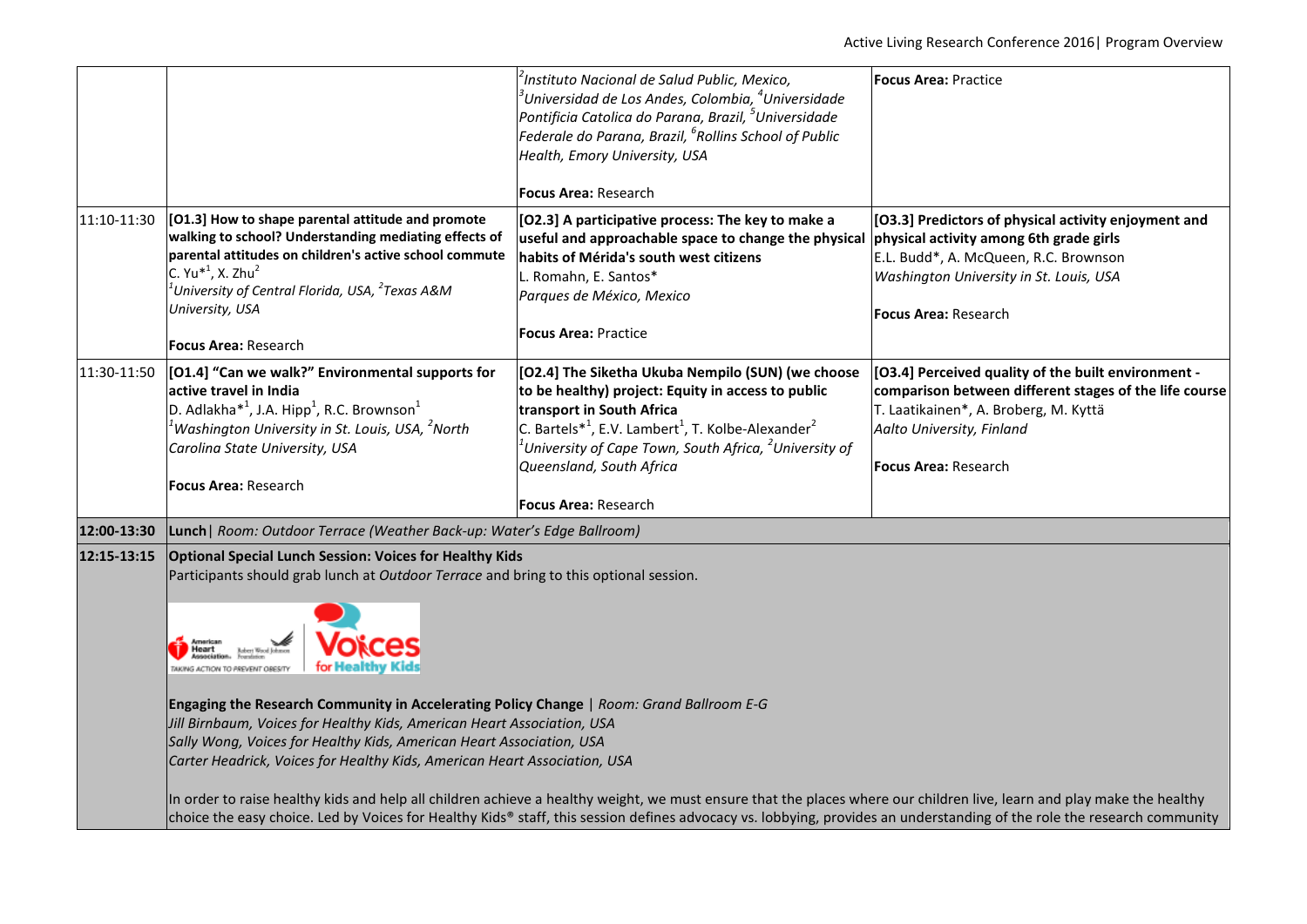|             | plays in policy change, and shows how advocacy can advance the work of the research community. The session will also introduce the Voices for Healthy Kids policy<br>priorities and how we can authentically engage priority populations in our advocacy work. The discussion will wrap up with an introduction to the principles of effective<br>campaigns using the Power Prism® model, including elements needed for coalition building, research and data collection, media advocacy, and fundraising and<br>development. |                                                                                                                                          |                                                                                                                                                                                                                                                                                                                                                                                                                                                                                                                                                                                        |  |  |
|-------------|-------------------------------------------------------------------------------------------------------------------------------------------------------------------------------------------------------------------------------------------------------------------------------------------------------------------------------------------------------------------------------------------------------------------------------------------------------------------------------------------------------------------------------|------------------------------------------------------------------------------------------------------------------------------------------|----------------------------------------------------------------------------------------------------------------------------------------------------------------------------------------------------------------------------------------------------------------------------------------------------------------------------------------------------------------------------------------------------------------------------------------------------------------------------------------------------------------------------------------------------------------------------------------|--|--|
|             | *Voices for Healthy Kids, a joint initiative of the Robert Wood Johnson Foundation (RWJF) and American Heart Association (AHA), works to help all young people eat<br>healthier foods and be more active.                                                                                                                                                                                                                                                                                                                     |                                                                                                                                          |                                                                                                                                                                                                                                                                                                                                                                                                                                                                                                                                                                                        |  |  |
| 13:30-15:00 | Keynote Speaker   Room: Grand Ballroom E-G<br>Just sustainabilities: Re-imagining e/quality, living within limits<br>Julian Agyeman, Tufts University, USA                                                                                                                                                                                                                                                                                                                                                                    |                                                                                                                                          |                                                                                                                                                                                                                                                                                                                                                                                                                                                                                                                                                                                        |  |  |
| 15:00-15:30 | Group Physical Activity Break   Room: Grand Ballroom E-G                                                                                                                                                                                                                                                                                                                                                                                                                                                                      |                                                                                                                                          |                                                                                                                                                                                                                                                                                                                                                                                                                                                                                                                                                                                        |  |  |
| 15:30-18:00 | Poster Session and Welcome Reception   Room: Grand Ballroom A-D                                                                                                                                                                                                                                                                                                                                                                                                                                                               |                                                                                                                                          |                                                                                                                                                                                                                                                                                                                                                                                                                                                                                                                                                                                        |  |  |
| 18:00-20:00 | Evening Entertainment and Activity   Room: Grand Ballroom E-G<br>A local dance instructor will get everyone moving to the beat of some energizing Latin music. All levels welcome!                                                                                                                                                                                                                                                                                                                                            |                                                                                                                                          |                                                                                                                                                                                                                                                                                                                                                                                                                                                                                                                                                                                        |  |  |
|             | <b>Tuesday 2 February 2016</b>                                                                                                                                                                                                                                                                                                                                                                                                                                                                                                |                                                                                                                                          |                                                                                                                                                                                                                                                                                                                                                                                                                                                                                                                                                                                        |  |  |
| 07:00-08:30 | Conference Registration   Room: Grand Ballroom Foyer                                                                                                                                                                                                                                                                                                                                                                                                                                                                          |                                                                                                                                          |                                                                                                                                                                                                                                                                                                                                                                                                                                                                                                                                                                                        |  |  |
| 07:00-08:30 | Breakfast   Room: Outdoor Terrace (Weather Back-up: Water's Edge Ballroom)                                                                                                                                                                                                                                                                                                                                                                                                                                                    |                                                                                                                                          |                                                                                                                                                                                                                                                                                                                                                                                                                                                                                                                                                                                        |  |  |
| 08:30-09:00 | Morning Announcements and Poster Awards   Room: Grand Ballroom E-G                                                                                                                                                                                                                                                                                                                                                                                                                                                            |                                                                                                                                          |                                                                                                                                                                                                                                                                                                                                                                                                                                                                                                                                                                                        |  |  |
| 09:00-09:15 | <b>Brief Session Transition</b>                                                                                                                                                                                                                                                                                                                                                                                                                                                                                               |                                                                                                                                          |                                                                                                                                                                                                                                                                                                                                                                                                                                                                                                                                                                                        |  |  |
| Rooms       | <b>Grand Ballroom E</b>                                                                                                                                                                                                                                                                                                                                                                                                                                                                                                       | <b>Grand Ballroom F</b>                                                                                                                  | <b>Grand Ballroom G</b>                                                                                                                                                                                                                                                                                                                                                                                                                                                                                                                                                                |  |  |
| 09:15-10:30 | <b>Session 4: Shared Use</b><br><b>Moderator:</b> Monica Baskin, The University of Alabama<br>at Birmingham, USA                                                                                                                                                                                                                                                                                                                                                                                                              | <b>Session 5: Park Access</b><br>Moderator: Amanda Wilson, Active Living Research,<br>USA                                                | <b>Session 6: Older Adults</b><br><b>Moderator:</b> David Berrigan, National Cancer Institute,<br><b>USA</b>                                                                                                                                                                                                                                                                                                                                                                                                                                                                           |  |  |
| 09:15-09:35 | [04.1] Shared use agreements allowing public use of<br>school facilities in the United States, 2014<br>J.D. Omura*, S.A. Carlson, S. Onufrak, P. Paul, J.E.<br>Fulton<br>Centers for Disease Control and Prevention, USA<br>Focus Area: Research                                                                                                                                                                                                                                                                              | [O5.1] Healthy, connected Chattanooga case study<br>J. Rippon*, R. Wood<br>The Trust for Public Land, USA<br><b>Focus Area: Practice</b> | [O6.1] The Influence of walkability on broader<br>mobility for Canadian older adults: An examination of<br>Walk Score™ and the Mobility Over Varied<br><b>Environments Index (MOVE-I)</b><br>J.A. Hirsch <sup>*1,2</sup> , M. Winters <sup>3</sup> , P.J. Clarke <sup>4</sup> , N. Ste-Marie <sup>3</sup> ,<br>H.A. McKay <sup>2</sup><br>$^1$ University of North Carolina at Chapel Hill, USA,<br>$^2$ University of British Columbia, Canada, $^3$ Simon Fraser<br>University, Canada, <sup>4</sup> University of Michigan, Ann Arbor,<br><b>USA</b><br><b>Focus Area: Research</b> |  |  |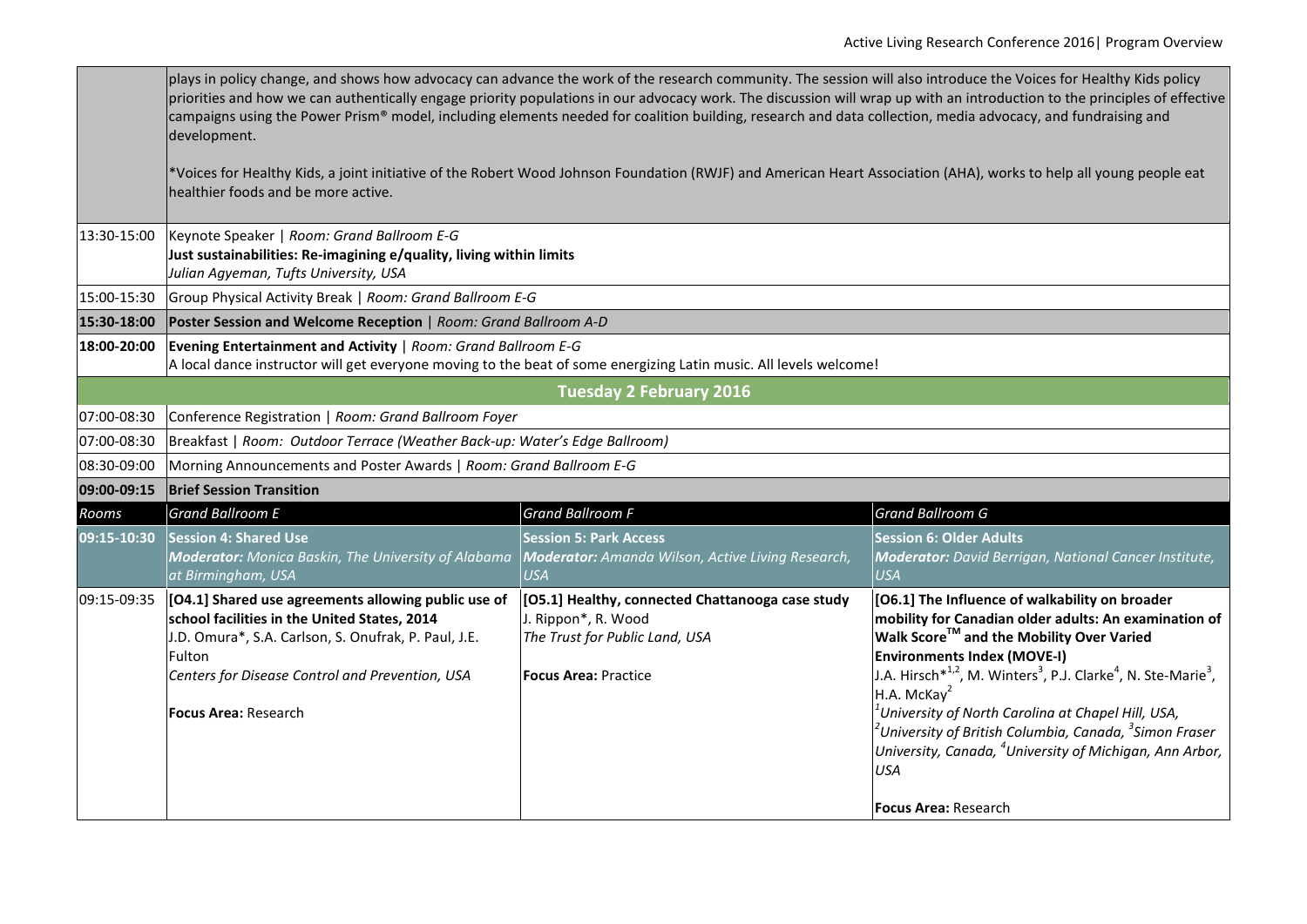|             | 09:35-09:55 [O4.2] Open use policies in faith based communities:<br>Coming together to increase physical activity for all<br>C. Allen <sup>*1</sup> , E. Racine <sup>1</sup> , M. Beam <sup>2</sup> , M. Charpentier <sup>2</sup> , A.<br>McDaniel <sup>2</sup> , J. Montana <sup>2</sup> , J. West <sup>2</sup><br>$^1$ University of North Carolina at Charlotte, USA,<br><sup>2</sup> Cabarrus Health Alliance, USA | [O5.2] A longitudinal examination of improved access<br>on park use and physical activity in an underserved<br>neighborhood park<br>C. Schultz <sup>*1</sup> , S.A. Wilhelm Stanis <sup>2</sup> , S. Sayers <sup>2</sup> , I. Thomas <sup>3</sup><br>$^1$ North Carolina State University, USA, $^2$ University of<br>Missouri, USA, <sup>3</sup> PedNet Coalition, USA | [O6.2] Mobility choices in older adults: The role of<br>emotional responses to place<br>S. Tilley*, N. Thin, C. Ward Thompson<br>University of Edinburgh, UK<br><b>Focus Area: Research</b>                                                                                                                                                                                                                                                |
|-------------|------------------------------------------------------------------------------------------------------------------------------------------------------------------------------------------------------------------------------------------------------------------------------------------------------------------------------------------------------------------------------------------------------------------------|-------------------------------------------------------------------------------------------------------------------------------------------------------------------------------------------------------------------------------------------------------------------------------------------------------------------------------------------------------------------------|--------------------------------------------------------------------------------------------------------------------------------------------------------------------------------------------------------------------------------------------------------------------------------------------------------------------------------------------------------------------------------------------------------------------------------------------|
|             | <b>Focus Area: Practice</b>                                                                                                                                                                                                                                                                                                                                                                                            | <b>Focus Area: Research</b>                                                                                                                                                                                                                                                                                                                                             |                                                                                                                                                                                                                                                                                                                                                                                                                                            |
| 09:55-10:10 | [04.3] Fair play: Advancing health equity through<br>shared use<br>H.M. Lewis*, E.A. Gladstone, B.D. Winig<br>ChangeLab Solutions, USA<br><b>Focus Area: Practice</b>                                                                                                                                                                                                                                                  | [O5.3] Green and lean: Is neighborhood park and<br>playground availability associated with youth obesity?<br>Variations by gender, socioeconomic status, and<br>race/ethnicity<br>S.M. Hughey*, A.T. Kaczynski, S. Child, J.B. Moore, D.<br>Porter, J. Hibbert<br>University of South Carolina, USA                                                                     | [O6.3] Ageing and active living: Everyday aspects of<br>urban environments and older adults' outdoor mobility<br>K. Brookfield <sup>*1</sup> , A. Tinker <sup>2</sup> , G. Mead <sup>1</sup> , I. Scott <sup>1</sup> , J. Starr <sup>1</sup> ,<br>N. Thin <sup>1</sup> , C. Ward Thompson <sup>1</sup><br>$^1$ University of Edinburgh, UK, $^2$ King's College London, UK<br><b>Focus Area: Research</b>                                  |
|             |                                                                                                                                                                                                                                                                                                                                                                                                                        | Focus Area: Research                                                                                                                                                                                                                                                                                                                                                    |                                                                                                                                                                                                                                                                                                                                                                                                                                            |
| 10:30-10:45 | <b>Brief Session Transition</b>                                                                                                                                                                                                                                                                                                                                                                                        |                                                                                                                                                                                                                                                                                                                                                                         |                                                                                                                                                                                                                                                                                                                                                                                                                                            |
| Rooms       | <b>Grand Ballroom E</b>                                                                                                                                                                                                                                                                                                                                                                                                | <b>Grand Ballroom F</b>                                                                                                                                                                                                                                                                                                                                                 | <b>Grand Ballroom G</b>                                                                                                                                                                                                                                                                                                                                                                                                                    |
| 10:45-12:00 | Speed Talk Session 1: Neighborhood Environments<br>Moderator: Michael Pratt, Emory University, USA                                                                                                                                                                                                                                                                                                                     | <b>Speed Talk Session 2: Parks and Public Spaces</b><br>Moderator: Sonja Wilhelm Stanis, University of Missouri,<br><b>USA</b>                                                                                                                                                                                                                                          | <b>Speed Talk Session 3: Interventions and Priority</b><br><b>Populations</b><br>Moderator: Olga Lucia Sarmiento Dueñas, Universidad<br>de Los Andes, Colombia                                                                                                                                                                                                                                                                             |
| 10:45-10:53 | [S1.1] Inequities in municipal zoning for active living<br>in the United States<br>E. Thrun*, J. Chriqui, S. Slater, J. Leider<br>University of Illinois at Chicago, USA<br>Focus Area: Research                                                                                                                                                                                                                       | [S2.1] A pre-post assessment of physical activity<br>benefits of the downtown Vancouver Comox-Helmcker<br><b>Greenway Corridor</b><br>L.D. Frank <sup>*1</sup> , V.D. Ngo <sup>1</sup> , D. Scott <sup>2</sup> , D. Bracewell <sup>2</sup><br>The University of British Columbia, Canada, <sup>2</sup> City of<br>Vancouver, Canada<br><b>Focus Area: Research</b>      | [S3.1] Measuring perceived active living environments,<br>behavior and health in tribal nations: Results from a<br>community-based participatory research study in<br>Oklahoma<br>A.L. Salvatore*, V.B.B. Jernigan, J. Standridge, T.<br>Cannady, J. Fox, J. Hearod, T. Jacob, A. Wiley, M.<br>Grammar, N. Anderson, J. Spiegel, M. Wetherill et al<br>University of Oklahoma College of Public Health, USA<br><b>Focus Area: Research</b> |
| 10:53-11:01 | [S1.2] Relationship of objective neighborhood quality<br>attributes with youth physical activity: Findings from<br>the Healthy Communities Study<br>A.T. Kaczynski $*^1$ , G.M. Besenyi <sup>2</sup> , S.T. Child <sup>1</sup> , K.L. McIver <sup>1</sup> , O. Baber <sup>*</sup> , J.O. Spengler, J. Maddock<br>N. Colabianchi <sup>3</sup> , M. Dowda <sup>1</sup> , R.R. Pate <sup>1</sup>                          | [S2.2] Potential for urban brownfield-to-greenspace<br>redevelopment to reach underserved communities: A<br>nationwide socio-spatial analysis<br>Texas A&M Health Science Center, USA                                                                                                                                                                                   | [S3.2] Does the built environment moderate the<br>relationship between having a disability and lower<br>levels of physical activity? A systematic review<br>Y. Eisenberg <sup>*1</sup> , K. Vanderbom <sup>2</sup> , V. Vasudevan <sup>1</sup><br>$^1$ University of Illinois at Chicago, USA, $^2$ University of                                                                                                                          |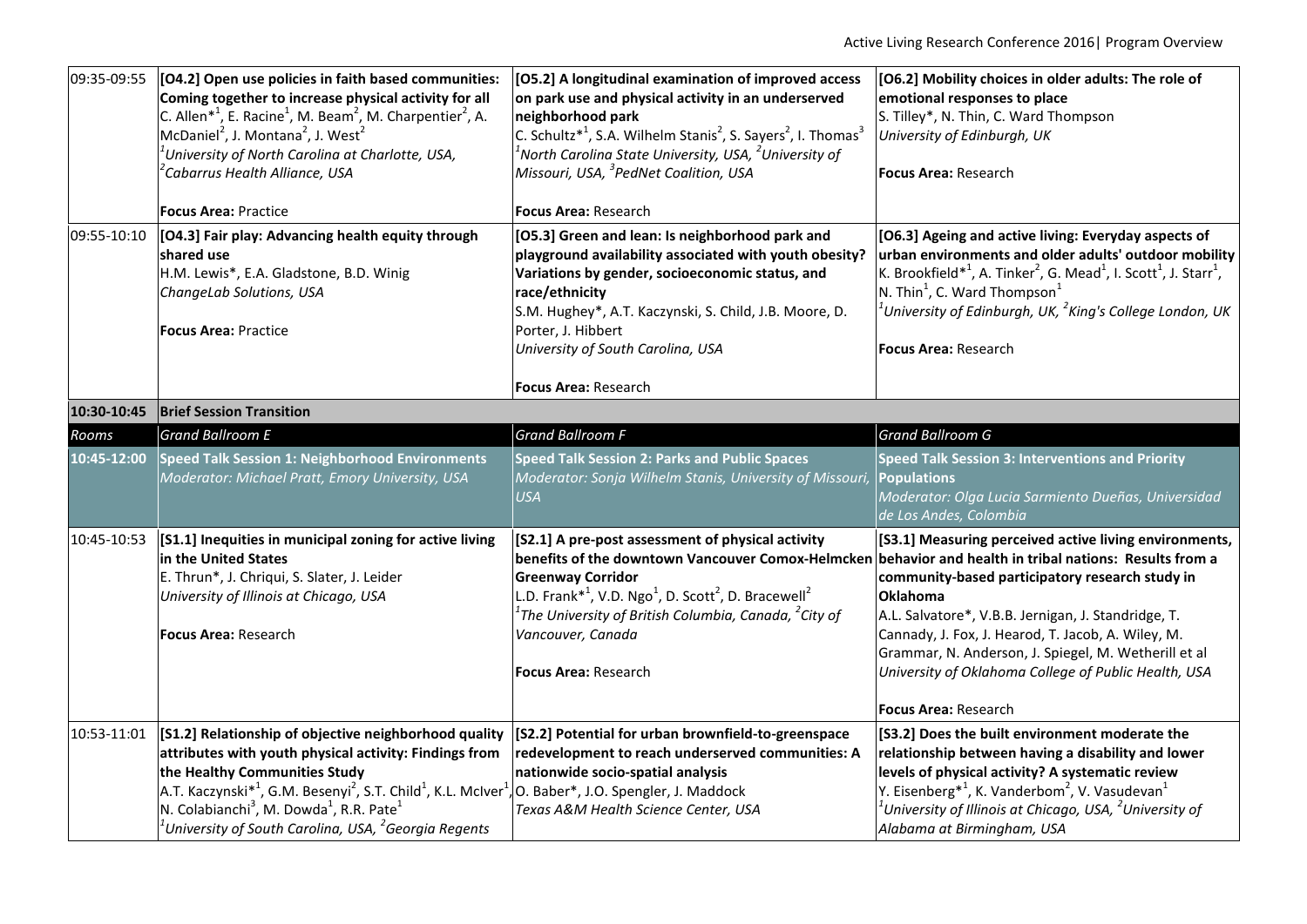|             | University, USA, <sup>3</sup> University of Michigan, USA                                                                                     | Focus Area: Research                                                                                                                                                        |                                                                                                                                                                                       |
|-------------|-----------------------------------------------------------------------------------------------------------------------------------------------|-----------------------------------------------------------------------------------------------------------------------------------------------------------------------------|---------------------------------------------------------------------------------------------------------------------------------------------------------------------------------------|
|             |                                                                                                                                               |                                                                                                                                                                             | <b>Focus Area: Research</b>                                                                                                                                                           |
|             | <b>Focus Area: Research</b><br>[S1.3] Neighborhood disorder, fear of crime, and                                                               | [S2.3] Shared use of public school facilities to increase                                                                                                                   | [S3.3] Building multi-sector partnerships: Analyzing                                                                                                                                  |
| 11:01-11:09 | physical activity                                                                                                                             | opportunities for physical activity in rural communities                                                                                                                    | stakeholders' predispositions to implement healthy                                                                                                                                    |
|             | S.J. Mooney <sup>*1</sup> , M.D.M. Bader <sup>2</sup> , K.F. Bartley <sup>3</sup> , G.S.                                                      | T.A. Carlton <sup>*1</sup> , M.A. Kanters <sup>1</sup> , J.N. Bocarro <sup>1</sup> , M.F. Floyd <sup>1</sup> ,                                                              | environments                                                                                                                                                                          |
|             | Lovasi <sup>1</sup> , K.M. Neckerman <sup>1</sup> , J.O. Teitler <sup>1</sup> , D.M. Sheehan <sup>1</sup> ,                                   | M.B. Edwards <sup>1</sup> , L.J. Suau <sup>2</sup>                                                                                                                          | S. Blanchette*, J. Lemoyne, L. Laurencelle, M-C. Rivard,                                                                                                                              |
|             | A.G. Rundle <sup>1</sup>                                                                                                                      | $^1$ North Carolina State University, USA, $^2$ Shaw University,                                                                                                            | F. Trudeau                                                                                                                                                                            |
|             | <sup>1</sup> Columbia University, USA, <sup>2</sup> American University, USA,<br><sup>3</sup> New York City Department of Health and Mental   | <b>USA</b>                                                                                                                                                                  | Universite du Quebec a Trois-Rivieres, Canada                                                                                                                                         |
|             | Hygiene, USA                                                                                                                                  | <b>Focus Area: Research</b>                                                                                                                                                 | <b>Focus Area: Practice</b>                                                                                                                                                           |
|             | <b>Focus Area: Research</b>                                                                                                                   |                                                                                                                                                                             |                                                                                                                                                                                       |
| 11:09-11:17 | [S1.4] Are walkable neighborhoods more resilient to                                                                                           | [S2.4] Socioeconomic and race/ethnic disparities in                                                                                                                         | [S3.4] PowerUp P.E.: A dissemination project to help                                                                                                                                  |
|             | the foreclosure spillover effects?                                                                                                            | observed park quality                                                                                                                                                       | elementary school physical education teachers increase                                                                                                                                |
|             | J. Won*, C. Lee, W. Li                                                                                                                        | J.K. Engelberg $*^1$ , T.L. Conway <sup>1</sup> , C. Geremia <sup>1</sup> , K.L. Cain <sup>1</sup> ,                                                                        | students' physical activity                                                                                                                                                           |
|             | Texas A&M University, USA                                                                                                                     | B.E. Saelens <sup>2</sup> , K. Glanz <sup>3</sup> , L.D. Frank <sup>4</sup> , J.F. Sallis <sup>1</sup><br>$^1$ University of California, San Diego, USA, $^2$ University of | K. Gans $*^{1,3}$ , J. Harvey <sup>3</sup> , S. Donovan <sup>3</sup> , G. Gorham <sup>2,3</sup> , E.<br>Collins <sup>2</sup>                                                          |
|             | Focus Area: Research                                                                                                                          | Washington, USA, <sup>3</sup> University of Pennsylvania, USA,                                                                                                              | $^1$ University of Connecticut, USA, $^2$ Brown University, USA,                                                                                                                      |
|             |                                                                                                                                               | <sup>‡</sup> University of British Columbia, Vancouver, Canada                                                                                                              | $\beta$ Rhode Island Public Health Institute, USA                                                                                                                                     |
|             |                                                                                                                                               | <b>Focus Area: Research</b>                                                                                                                                                 | <b>Focus Area: Practice</b>                                                                                                                                                           |
| 11:17-11:25 | [S1.5] Individual and environmental correlates of                                                                                             | [S2.5] Play Streets for Safe Play: Bringing play streets to [[S3.5] Voices for Healthy Kids: Findings from public                                                           |                                                                                                                                                                                       |
|             | bicycling in a nationally representative sample of                                                                                            | high-risk neighbourhoods in Baton Rouge, Louisiana                                                                                                                          | opinion research on active transportation                                                                                                                                             |
|             | <b>United States adults</b>                                                                                                                   | S.T. Broyles <sup>*1</sup> , K. Hanken <sup>1</sup> , A. Marker <sup>1</sup> , D. Drake <sup>2</sup> , K.                                                                   | C. Headrick*, I. Gerard                                                                                                                                                               |
|             | A.K. Porter <sup>*1</sup> , D. Salvo <sup>1</sup> , H.W. Kohl, III <sup>1,2</sup><br>$^1$ Michael & Susan Dell Center for Healthy Living, The | Eagan <sup>1</sup> , S. Olivero <sup>1</sup> , M.B. Edwards <sup>3</sup> , R.L. Newton, Jr. <sup>1</sup><br>$^1$ Pennington Biomedical Research Center, USA, $^2$ BREC $^2$ | American Heart Association, USA                                                                                                                                                       |
|             | University of Texas Health Science Center at Houston,                                                                                         | (Recreation and Parks Commission for East Baton Rouge  Focus Area: Research                                                                                                 |                                                                                                                                                                                       |
|             | School of Public Health, Austin Regional Campus, USA,                                                                                         | Parish), USA, <sup>3</sup> North Carolina State University, USA                                                                                                             |                                                                                                                                                                                       |
|             | <sup>2</sup> University of Texas at Austin, USA                                                                                               |                                                                                                                                                                             |                                                                                                                                                                                       |
|             |                                                                                                                                               | <b>Focus Area: Practice</b>                                                                                                                                                 |                                                                                                                                                                                       |
|             | Focus Area: Research                                                                                                                          |                                                                                                                                                                             |                                                                                                                                                                                       |
| 11:25-11:33 | [S1.6] Assessment of bicycle use among residents in                                                                                           | [S2.6] Parks prescriptions case study: Rocky Graham                                                                                                                         | [S3.6] Physical activity and military readiness: A new                                                                                                                                |
|             | affordable housing in New York City                                                                                                           | Park<br>P. Vitale <sup>*1</sup> , J. Logan <sup>1</sup>                                                                                                                     | perspective on policy advocacy for active living                                                                                                                                      |
|             | S.H. Sanchez*, E.S. Thanik, G. Bey, D. Papazaharias, L.<br>Onyebeke, J. Oh, M. Syldort, E.J. Garland                                          | $^{\rm 1}$ The Trust for Public Land, USA, $^{\rm 2}$ Marin City Community                                                                                                  | D. Bornstein <sup>*1</sup> , A. Ortaglia <sup>2</sup> , M. Clennin <sup>2</sup> , D. Wolff <sup>1</sup> , L.<br>Whitsel <sup>3</sup> , K. Hauret <sup>4</sup> , B. Jones <sup>4</sup> |
|             | Icahn School of Medicine at Mount Sinai, USA                                                                                                  | Services District, USA                                                                                                                                                      | $^1$ The Citadel, USA, $^2$ University of South Carolina, USA,                                                                                                                        |
|             |                                                                                                                                               |                                                                                                                                                                             | $^3$ American Heart Association, USA, $^4$ US Army Institute of                                                                                                                       |
|             | <b>Focus Area: Research</b>                                                                                                                   | <b>Focus Area: Practice</b>                                                                                                                                                 | Public Health, USA                                                                                                                                                                    |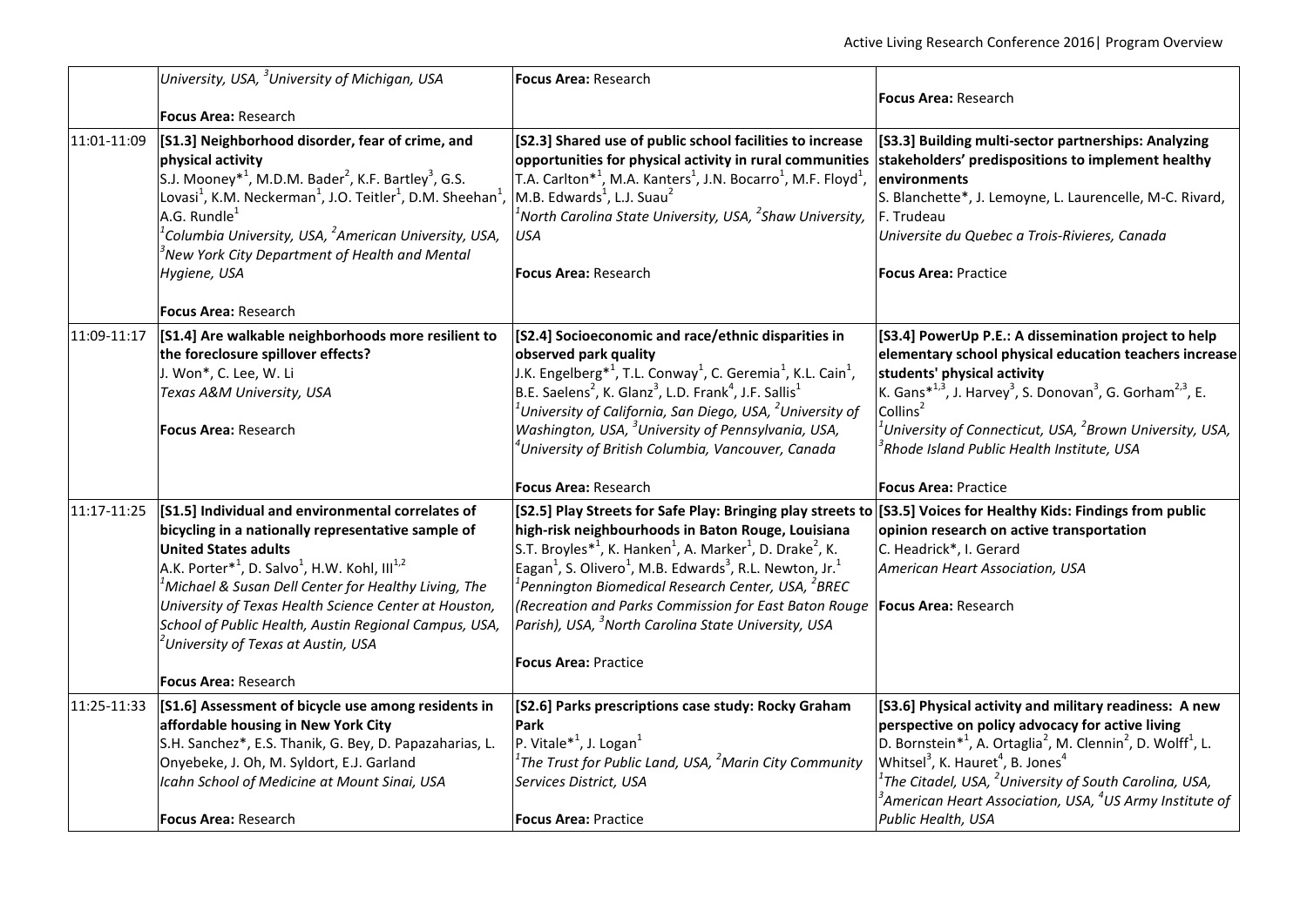|                                                                                                                                  |                                                                                                                                                                                                                                                                                                                                                                                                                                                                                                                                        |                                                                                                                                                                                                                                                                                                                                                                                             | <b>Focus Area:</b> Research                                                                                                                                                                                                                                                                                                                                                                                                                                                          |  |
|----------------------------------------------------------------------------------------------------------------------------------|----------------------------------------------------------------------------------------------------------------------------------------------------------------------------------------------------------------------------------------------------------------------------------------------------------------------------------------------------------------------------------------------------------------------------------------------------------------------------------------------------------------------------------------|---------------------------------------------------------------------------------------------------------------------------------------------------------------------------------------------------------------------------------------------------------------------------------------------------------------------------------------------------------------------------------------------|--------------------------------------------------------------------------------------------------------------------------------------------------------------------------------------------------------------------------------------------------------------------------------------------------------------------------------------------------------------------------------------------------------------------------------------------------------------------------------------|--|
| 11:33-11:41                                                                                                                      | [S1.7] Emerging technologies for study of public<br>spaces and human behavior<br>D. Adlakha <sup>*1</sup> , A. Manteiga <sup>1</sup> , A. Hipp <sup>2</sup><br>Washington University in St. Louis, USA, <sup>2</sup> North<br>Carolina State University, USA<br><b>Focus Area: Research</b>                                                                                                                                                                                                                                            | [S2.7] Mapping spatial enclosure and perceived safety<br>in a neighborhood park: An application of immersive<br>virtual environment technology<br>$\left  P.K. \text{ Baran}^{*1}, P. \text{ Tabrizian}^{1}, Y. \text{Zhai}^{2}, J.W. \text{ Smith}^{1}, M.F. \right $<br>Flovd <sup>1</sup><br>$^1$ NC State University, USA, $^2$ Tongji University, China<br><b>Focus Area: Research</b> | [S3.7] Tailoring communications to emphasize the role<br>of policy and environmental change as primary obesity<br>prevention strategies<br>T.V. Calise <sup>*1</sup> , A. Ryder <sup>1</sup> , A. Stringer-Hessel <sup>2</sup> , D. Griffith <sup>2</sup> ,<br>R. Smythe <sup>2</sup> , M. Morales <sup>3</sup> , A. Kruzel <sup>3</sup><br>$^{\rm 1}$ John Snow Inc., USA, $^{\rm 2}$ Missouri Foundation for Health,<br>USA, <sup>3</sup> GMMB, USA<br><b>Focus Area: Practice</b> |  |
| 12:00-13:30                                                                                                                      | Lunch   Room: Outdoor Terrace (Weather Back-up: Water's Edge Ballroom)                                                                                                                                                                                                                                                                                                                                                                                                                                                                 |                                                                                                                                                                                                                                                                                                                                                                                             |                                                                                                                                                                                                                                                                                                                                                                                                                                                                                      |  |
| 12:00-13:30                                                                                                                      | Roundtable Discussions   Room: Outdoor Terrace (Weather Back-up: Water's Edge Ballroom)<br>Lunch will provide attendees the opportunity to network around common interests relevant to active living. Selected tables will feature a roundtable host who will<br>facilitate a discussion around a chosen topic, giving attendees the opportunity to interact, exchange ideas, and discuss potential synergies. Attendees are not required to<br>pre-register for any particular table and are free to choose a table during the event. |                                                                                                                                                                                                                                                                                                                                                                                             |                                                                                                                                                                                                                                                                                                                                                                                                                                                                                      |  |
| Table 1: The role that local public parks and recreation agencies can play<br>T. Penbrooke, North Carolina State University, USA |                                                                                                                                                                                                                                                                                                                                                                                                                                                                                                                                        |                                                                                                                                                                                                                                                                                                                                                                                             |                                                                                                                                                                                                                                                                                                                                                                                                                                                                                      |  |
|                                                                                                                                  | Table 2: Local 'Health in All Policies' implementation strategies<br>S. Whitehead, B. Kerner, National Association of County and City Health Officials, USA                                                                                                                                                                                                                                                                                                                                                                            |                                                                                                                                                                                                                                                                                                                                                                                             |                                                                                                                                                                                                                                                                                                                                                                                                                                                                                      |  |
|                                                                                                                                  | Table 3: Benefits of street-scale features for walking and biking<br>A. Ricklin, American Planning Association, USA                                                                                                                                                                                                                                                                                                                                                                                                                    |                                                                                                                                                                                                                                                                                                                                                                                             |                                                                                                                                                                                                                                                                                                                                                                                                                                                                                      |  |
|                                                                                                                                  | Table 4: Is sitting the new smoking?<br>H. van der Ploeg, VU University Medical Centre Amsterdam, The Netherlands<br>Table 5: Building multinational collaborations<br>L. Lévesque $^{1,2}$ , R.E. Lee $^{1,\,2}$ , $^1$ Queen's University, Canada $^2$ Arizona State University, USA                                                                                                                                                                                                                                                 |                                                                                                                                                                                                                                                                                                                                                                                             |                                                                                                                                                                                                                                                                                                                                                                                                                                                                                      |  |
|                                                                                                                                  |                                                                                                                                                                                                                                                                                                                                                                                                                                                                                                                                        |                                                                                                                                                                                                                                                                                                                                                                                             |                                                                                                                                                                                                                                                                                                                                                                                                                                                                                      |  |
|                                                                                                                                  | Table 6: Parks and physical activity research<br>A.T. Kaczynski, Built Environment and Community Health (BEACH) Laboratory, USA                                                                                                                                                                                                                                                                                                                                                                                                        |                                                                                                                                                                                                                                                                                                                                                                                             |                                                                                                                                                                                                                                                                                                                                                                                                                                                                                      |  |
|                                                                                                                                  | Table 7: Active living legislation - What's moving<br>T. Vaske, C. Headrick, American Heart Association, USA                                                                                                                                                                                                                                                                                                                                                                                                                           |                                                                                                                                                                                                                                                                                                                                                                                             |                                                                                                                                                                                                                                                                                                                                                                                                                                                                                      |  |
|                                                                                                                                  | Table 8: Working with healthcare partners to build active communities<br>A.E. Keippel, St. Vincent Healthcare, USA                                                                                                                                                                                                                                                                                                                                                                                                                     |                                                                                                                                                                                                                                                                                                                                                                                             |                                                                                                                                                                                                                                                                                                                                                                                                                                                                                      |  |
|                                                                                                                                  | Table 9: Systematic observation of physical activity and its contexts<br>T. McKenzie, San Diego State University, USA                                                                                                                                                                                                                                                                                                                                                                                                                  |                                                                                                                                                                                                                                                                                                                                                                                             |                                                                                                                                                                                                                                                                                                                                                                                                                                                                                      |  |
|                                                                                                                                  | Table 10: Lessons from my front porch: Social determinants and rural America<br>C. Abildso <sup>1</sup> , M. Baskin <sup>2</sup> , M. Edwards <sup>3</sup> , A. Gamble <sup>4,</sup> J. Moore <sup>5</sup> , R.M. Meyer <sup>6</sup> , <sup>1</sup> West Virginia University, USA, <sup>2</sup> University of Alabama at Birmingham, USA, <sup>3</sup> North Carolina<br>State University, USA, $^4$ Kent State University, USA, $^5$ Wake Forest School of Medicine, USA, $^6$ Baylor University, USA                                 |                                                                                                                                                                                                                                                                                                                                                                                             |                                                                                                                                                                                                                                                                                                                                                                                                                                                                                      |  |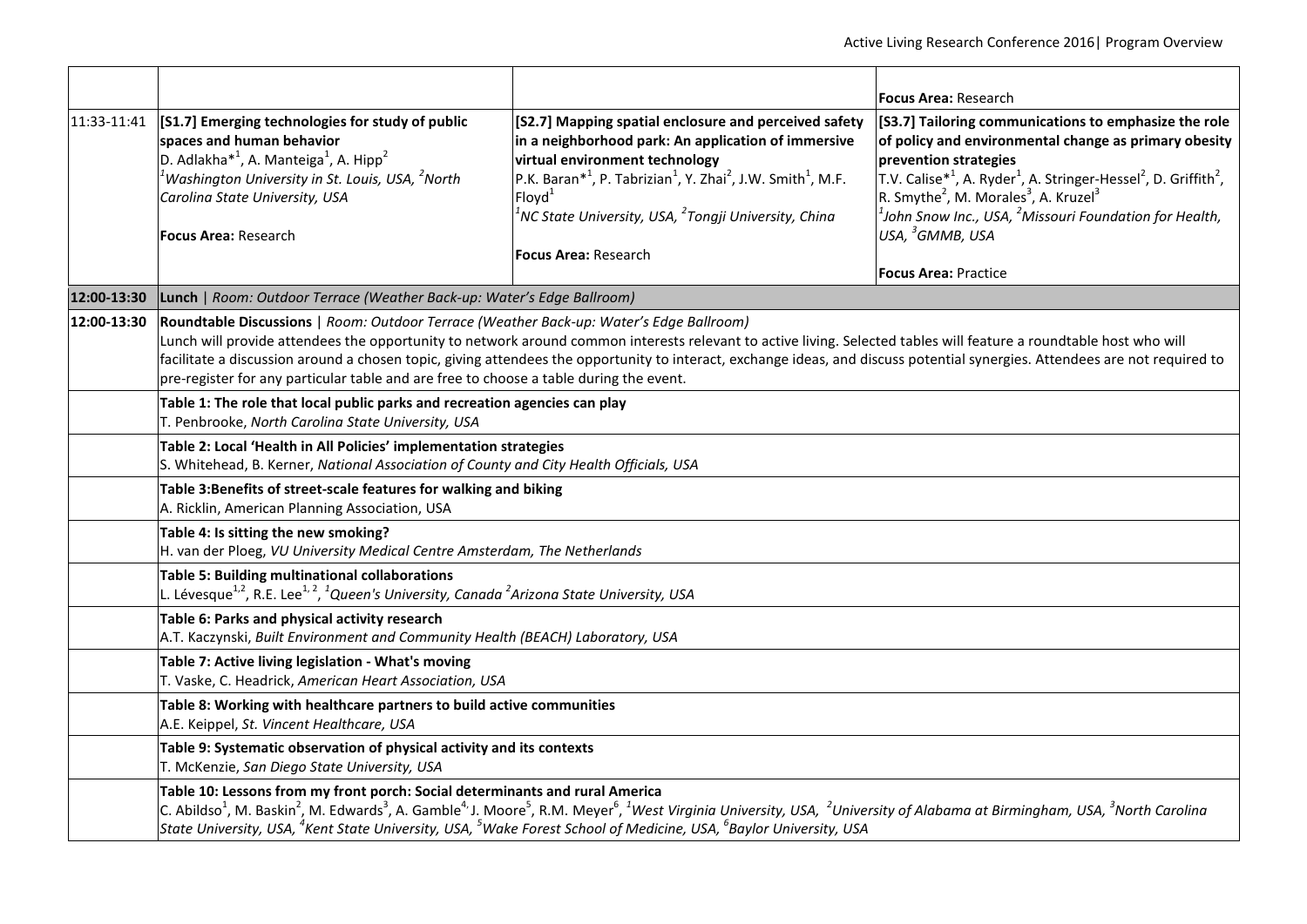|             | Table 11: Connecting/programming your trails<br>T. Sanchez, Georgia Trails Alliance, USA |
|-------------|------------------------------------------------------------------------------------------|
|             | Table 12: Open Streets/Ciclovia                                                          |
|             | Alyssa Bird, 8-80 Cities, Canada                                                         |
| 13:30-15:00 | Panel Presentation   Room: Grand Ballroom E-G                                            |
|             | Delivering Sustainable Environments for Accessible Active Living                         |
|             | Moderator: NiCole R. Keith, Indiana University-Purdue University Indianapolis, USA       |
|             | <b>Panelists:</b>                                                                        |
|             | James Rimmer, Lakeshore Foundation, USA                                                  |
|             | Nedra Deadwyler, Civil Bikes, USA                                                        |
|             | Karen Showalter, Mom's Rising, USA                                                       |
| 15:00-15:30 | <b>Change for Physical Activity Break</b>                                                |
| 15:30-17:00 | Physical Activity Breaks   Room: Meet at Outdoor Terrace unless otherwise noted          |
|             | Activities include:                                                                      |
|             | Aqua Aerobics (Beachside Pool)                                                           |
|             | Beach Volleyball                                                                         |
|             | <b>Bicycle Ride</b>                                                                      |
|             | <b>Running Group</b>                                                                     |
|             | <b>Walking Group</b><br>Yoga (Room: Water's Edge Ballroom)                               |
|             | Zumba (Room: Grand Ballroom E-G)                                                         |
|             | <b>Wednesday 3 February 2016</b>                                                         |
| 07:00-08:30 | Conference Registration   Room: Grand Ballroom Foyer                                     |
| 07:00-08:00 | Breakfast   Room: Outdoor Terrace (Weather Back-up: Water's Edge Ballroom)               |
| 08:00-08:30 | Morning Announcements   Room: Grand Ballroom E-G                                         |
| 08:30-10:00 | Panel Presentation   Room: Grand Ballroom E-G                                            |
|             | Using Policy to Influence Equity in Active Living                                        |
|             | Moderator: Carter Headrick, Voices for Healthy Kids, American Heart Association, USA     |
|             | <b>Panelists:</b>                                                                        |
|             | Jodi Gillette, Sonosky, Chambers, Sachse, Endreson & Perry, LLP, USA<br>$\bullet$        |
|             | Ian Thomas, AmericaWalks and Councilmember, City of Columbia, MO, USA                    |
|             | Caron Whitaker, The League of American Bicyclists, USA<br>$\bullet$                      |
| 10:00-10:30 | Group Physical Activity Break   Room: Grand Ballroom E-G                                 |
|             | 10:30-10:45 Brief Session Transition                                                     |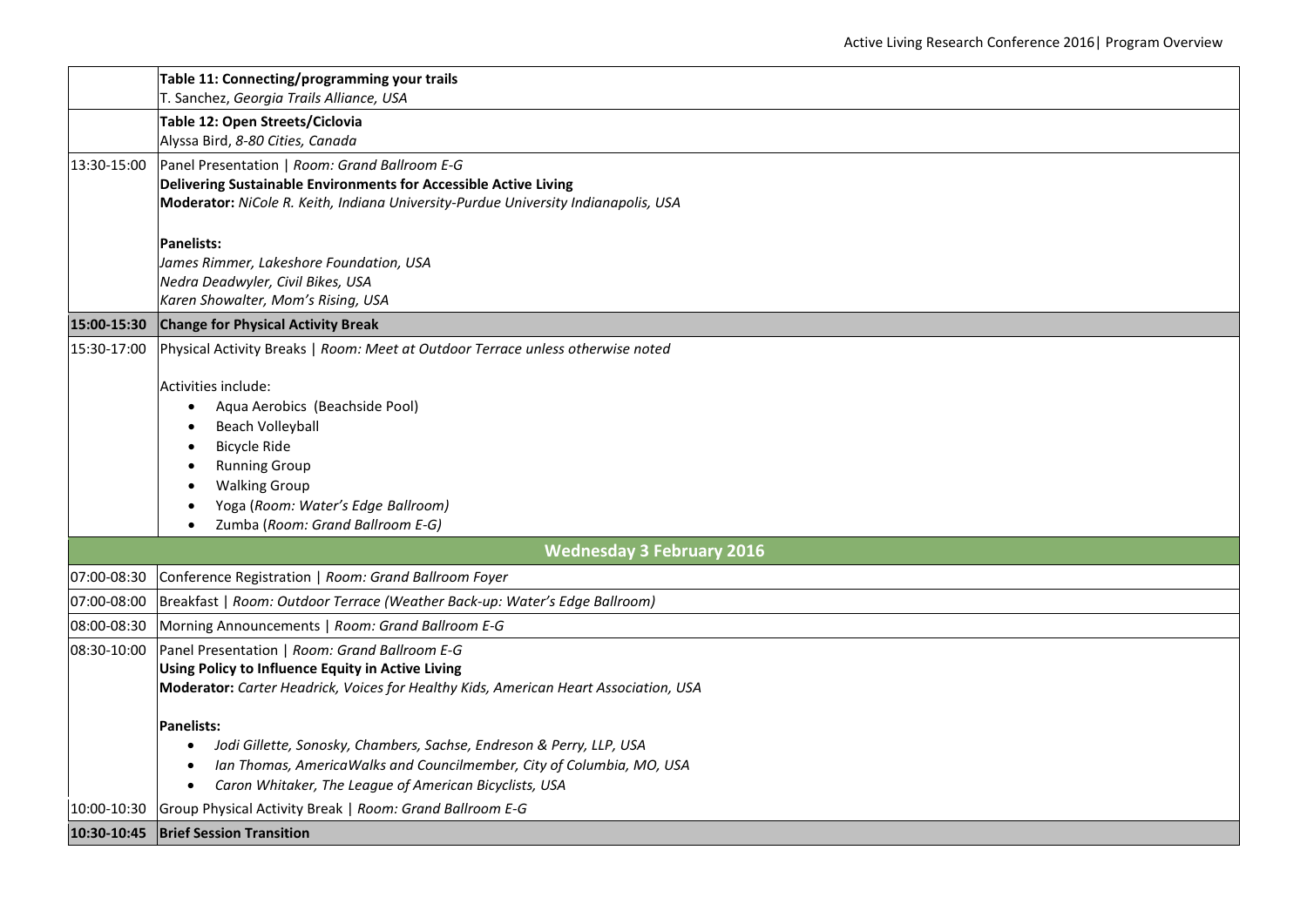| Rooms       | <b>Grand Ballroom E</b>                                                                                                                                                                                                                                                                                                                                                                                                                                                        | <b>Grand Ballroom F</b>                                                                                                                                                                                                                                                                                                                                                                                                                                                               | <b>Grand Ballroom G</b>                                                                                                                                                                                                                                                                                                                                                                                                                                                                                                                                                                                                                                                                                              |
|-------------|--------------------------------------------------------------------------------------------------------------------------------------------------------------------------------------------------------------------------------------------------------------------------------------------------------------------------------------------------------------------------------------------------------------------------------------------------------------------------------|---------------------------------------------------------------------------------------------------------------------------------------------------------------------------------------------------------------------------------------------------------------------------------------------------------------------------------------------------------------------------------------------------------------------------------------------------------------------------------------|----------------------------------------------------------------------------------------------------------------------------------------------------------------------------------------------------------------------------------------------------------------------------------------------------------------------------------------------------------------------------------------------------------------------------------------------------------------------------------------------------------------------------------------------------------------------------------------------------------------------------------------------------------------------------------------------------------------------|
| 10:45-12:15 | Session 7: Built Environment Measurement and<br><b>Strategies</b><br><b>Moderator:</b> Anna Ricklin, American Planning<br>Association, USA                                                                                                                                                                                                                                                                                                                                     | <b>Session 8: School Environments</b><br>Moderator: Carmen Cutter, Active Living Research, USA Moderator: NiCole Keith, Indiana University - Purdue                                                                                                                                                                                                                                                                                                                                   | <b>Session 9: Physical Activity Interventions</b><br>University Indianapolis, USA                                                                                                                                                                                                                                                                                                                                                                                                                                                                                                                                                                                                                                    |
| 10:45-11:05 | [O7.1] The role of spatial epidemiology in facilitating<br>community-level change: The Roanoke Valley<br><b>Community Healthy Living Index</b><br>E. Ackley-Holbrook<br>Roanoke College, USA<br><b>Focus Area: Research</b>                                                                                                                                                                                                                                                    | [O8.1] Healthy Eating and Physical Activity (HEPA) in<br>afterschool programs: Identifying points of<br>intervention using a mobile app<br>K. Brazendale <sup>*1</sup> , M.W. Beets <sup>1</sup> , R.G. Weaver <sup>1</sup> , A.B.<br>$\left \text{Randel}^1\right $ , J.L. Chandler <sup>1</sup> , B. Turner-McGrievy <sup>1</sup> , J.L.<br>Huberty <sup>2</sup><br>University of South Carolina, USA, <sup>2</sup> Arizona State<br>University, USA<br><b>Focus Area: Practice</b> | [09.1] Using cost-effectiveness analysis to prioritize<br>policy and programmatic approaches to physical activity<br>promotion and obesity prevention in childhood<br>A.L. Cradock, ScD <sup>*1</sup> , J.L. Barrett, MPH <sup>1</sup> , E.L. Kenney, ScD <sup>1</sup> ,<br>C.M. Giles, MPH <sup>1</sup> , Z.J. Ward, MPH <sup>1</sup> , M.W. Long, ScD <sup>2</sup> , S.C.<br>Resch, PhD <sup>1</sup> , A.A. Pipito, MS <sup>1</sup> , S.L. Gortmaker, PhD <sup>1</sup><br>$^{\rm 1}$ Harvard T.H. Chan School of Public Health, USA, $^{\rm 2}$ Milken<br>Institute School of Public Health at The George Washington<br>University, USA<br><b>Focus Area: Research</b>                                             |
| 11:05-11:25 | [O7.2] Plan4Health: Dane County, Wisconsin's Active<br>Living Index<br>M. Bernardinello $*^1$ , S. Steinhoff <sup>1</sup> , A. Ricklin <sup>1</sup><br>$^{\rm 1}$ American Planning Association, USA, $^{\rm 2}$ City of Madison, $ $ Finger Lakes Health Systems Agency, USA<br>WI, USA<br><b>Focus Area: Practice</b>                                                                                                                                                        | [08.2] The barriers of meeting a district-wide recess<br>policy, lessons learned from Rochester, New York<br>J. Beideman*, D. Faticone, E. Stephens, D. Hardaway<br><b>Focus Area: Practice</b>                                                                                                                                                                                                                                                                                       | [O9.2] At play! Efforts of a county-wide coalition to<br>enhance physical activity environments and opportunities<br>in underserved communities in Greenville County, South<br><b>Carolina</b><br>S.M. Hughey <sup>*1,2</sup> , T. Gilrain <sup>3</sup> , C. Young <sup>1</sup> , M. Fair <sup>1,2</sup> , A.R.<br>Powers <sup>2,5</sup> , A.T. Kaczynski <sup>1</sup> , S. Wills <sup>2</sup> , L.W. At Play<br>Workgroup <sup>2</sup><br>$^1$ University of South Carolina, USA, $^2$ LiveWell Greenville,<br>USA, <sup>3</sup> City of Greenville Parks and Recreation, USA,<br>$^4$ Greenville County Parks, Recreation, and Tourism, USA,<br><sup>5</sup> Furman University, USA<br><b>Focus Area: Practice</b> |
| 11:25-11:45 | [07.3] A comprehensive coding system to measure<br>healthy community design in land use plans and<br>development code<br>L.A. Walling <sup>1</sup> , M. Kaplan <sup>*2,3</sup> , P.P. Miller <sup>3</sup> , K. Maiden <sup>1</sup> , G. R.P. Aguilar, A. Merck <sup>*</sup> , C. Despres, K. Gallion, A.G.<br>Celano<br>$^1$ Cedar Creek Sustainable Planning Services, USA,<br>$^2$ DeZolt Health Outcomes Research, USA, $^3$ Nemours,<br>USA<br><b>Focus Area: Practice</b> | [O8.3] Escuelas Saludables: Policy-based initiatives to<br>promote a healthy school environment for US Latino<br>kids<br>Ramirez<br>University of Texas Health Science Center at San<br>Antonio, USA<br><b>Focus Area: Research</b>                                                                                                                                                                                                                                                   | [09.3] Workplace sedentary behavior interventions: A<br>systematic review<br>C.C. Loitz*, J.L. Walker, R.J. Potter, N.J. Johnston<br>University of Alberta, Canada<br><b>Focus Area: Research</b>                                                                                                                                                                                                                                                                                                                                                                                                                                                                                                                    |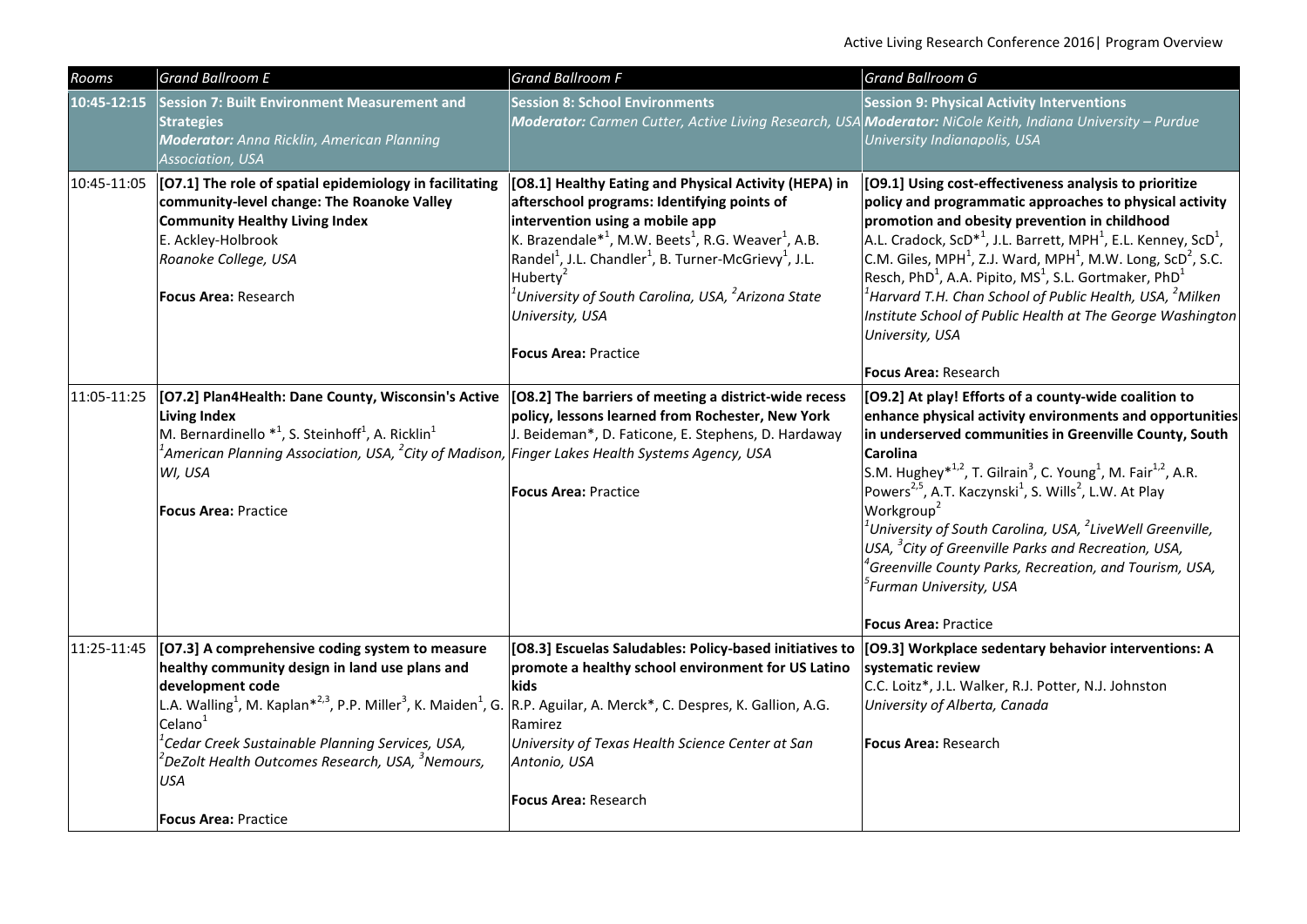| 11:45-12:05 | [O7.4] From sprawling spaces to healthy places: Los<br>Angeles' Healthy, Equitable, Active Land Use Network<br>J. Marshall, R. Bennett, N. Akhavan, J. Leung*<br>Prevention Institute, USA<br><b>Focus Area: Practice</b>                                                    | [O8.4] Associations between school demographic<br>characteristics and physical activity practices in<br><b>Nevada</b><br>S.M. Monnat* <sup>1</sup> , M.L. Lounsbery <sup>2</sup> , T.L. McKenzie <sup>3</sup><br>$^{\rm 1}$ Pennsylvania State University, USA, $^{\rm 2}$ University of<br>Nevada Las Vegas, USA, <sup>3</sup> San Diego State University,<br><b>USA</b><br><b>Focus Area: Research</b>                                                                                                                                                                                                                                                                     |                         | [O9.4] Cost-effectiveness of community-based mini-<br>grants to increase physical activity in youth<br>V. Heboyan <sup>*1</sup> , J. Moore <sup>2</sup> , T. Oniffrey <sup>2</sup> , J. Brinkley <sup>4</sup> , S.<br>Morris <sup>3</sup> , M.B. Kolbe <sup>5</sup><br>$^1$ Georgia Regents University, USA, $^2$ University of South<br>Carolina, USA, <sup>3</sup> Cooperative Studies Program Epidemiology<br>Center, USA, <sup>4</sup> American Institutes for Research, USA, <sup>5</sup> NC<br>Department of Health and Human Services, USA<br><b>Focus Area: Research</b>                                                                                                                                |
|-------------|------------------------------------------------------------------------------------------------------------------------------------------------------------------------------------------------------------------------------------------------------------------------------|------------------------------------------------------------------------------------------------------------------------------------------------------------------------------------------------------------------------------------------------------------------------------------------------------------------------------------------------------------------------------------------------------------------------------------------------------------------------------------------------------------------------------------------------------------------------------------------------------------------------------------------------------------------------------|-------------------------|-----------------------------------------------------------------------------------------------------------------------------------------------------------------------------------------------------------------------------------------------------------------------------------------------------------------------------------------------------------------------------------------------------------------------------------------------------------------------------------------------------------------------------------------------------------------------------------------------------------------------------------------------------------------------------------------------------------------|
| 12:15-13:45 | Lunch   Room: Outdoor Terrace (Weather Back-up: Water's Edge Ballroom)                                                                                                                                                                                                       |                                                                                                                                                                                                                                                                                                                                                                                                                                                                                                                                                                                                                                                                              |                         |                                                                                                                                                                                                                                                                                                                                                                                                                                                                                                                                                                                                                                                                                                                 |
| Rooms       | <b>Grand Ballroom E</b>                                                                                                                                                                                                                                                      | <b>Grand Ballroom F</b>                                                                                                                                                                                                                                                                                                                                                                                                                                                                                                                                                                                                                                                      | <b>Grand Ballroom G</b> |                                                                                                                                                                                                                                                                                                                                                                                                                                                                                                                                                                                                                                                                                                                 |
| 13:45-15:15 | <b>Session 10: Bike and Pedestrian Facilities</b><br><b>Moderator:</b> Lawrence Frank, University of British<br>Columbia, Canada                                                                                                                                             | <b>Session 11: Parks and Trails</b><br><b>Moderator:</b> J. Aaron Hipp, North Carolina State<br>University, USA                                                                                                                                                                                                                                                                                                                                                                                                                                                                                                                                                              | 13:45-15:15             | <b>Session 12: Physical Activity Policy Research Network</b><br>Plus (PAPRN+)<br><b>Moderator:</b> Thomas Schmid, Centers for Disease<br>Control and Prevention, USA                                                                                                                                                                                                                                                                                                                                                                                                                                                                                                                                            |
| 13:45-14:05 | [010.1] Bridging the divide between<br>policymakers and public health researchers<br>using Health Impact Assessment<br>T.K. Bias, C.G. Abildso*, E.A. Vasile, J.E. Coffman<br>West Virginia University School of Public Health,<br><b>USA</b><br><b>Focus Area: Practice</b> | [011.1] Al Ritmo de las Comunidades: A natural<br>experiment of the Recreovía program of Bogotá<br>A.P. Rios* <sup>1</sup> , O.L. Sarmiento <sup>1</sup> , S. Cortes <sup>1,4</sup> , R.<br>Fermino <sup>3,1</sup> , M.P. Diaz <sup>1</sup> , A. Diaz Del Castillo <sup>1</sup> , C.<br>Finck <sup>1</sup> , S. Gonzalez <sup>1</sup> , E. Pinzon <sup>2</sup><br>$^{\rm 1}$ Universidad de los Andes, EpiAndes, Colombia,<br><sup>2</sup> Instituto Distrital de Recreación y Deporte I.D.R.D,<br>Colombia, <sup>3</sup> Universidad Técnologica de Parana,<br>Brazil, <sup>4</sup> Departament of economics, University of<br>Leicester, UK<br><b>Focus Area: Research</b> |                         | $13:45-14:00$ [O12.1] A group medical visit to promote physical<br>activity in underserved adults<br>$H.A.$ Russell <sup>*1</sup> , S. Barnett <sup>1</sup> , J. Carroll <sup>2</sup> , S. Cook <sup>1</sup> , S.<br>Sorensen <sup>1</sup> , L. Moll <sup>3</sup> , M. Murphy <sup>3</sup><br><sup>1</sup> University of Rochester Medical Center, USA,<br><sup>2</sup> American Academy of Family Physicians National<br>Research Network, USA, <sup>3</sup> Anthony L. Jordan Health<br>Center, USA<br><b>Focus Area: Research</b>                                                                                                                                                                            |
| 14:05-14:25 | [010.2] Quantifying low-stress bicycle facility<br>network connectivity<br>T.H. Loh <sup>1</sup> , M. Lowry <sup>*1</sup><br>$^1$ Rails-to-Trails Conservancy, USA, $^2$ University of<br>Idaho, USA<br><b>Focus Area:</b> Research                                          | [011.2] "We actually care and we want to make<br>the parks better": Youth experiences, changes<br>and perceptions as community advocates<br>D.G. Gallerani* <sup>1</sup> , G.B. Besenyi <sup>3</sup> , S.A. Stanis <sup>2</sup> , A.T.<br>Kaczynski <sup>1</sup><br>$^1$ University of South Carolina, USA, $^2$ University of<br>Missouri, USA, <sup>3</sup> Georgia Regents University, USA<br><b>Focus Area: Research</b>                                                                                                                                                                                                                                                 | 14:00-14:15             | [012.2] Building public support for active living<br>environments: A qualitative analysis of the role of<br>local health departments<br>S. Lemon <sup>*1</sup> , K. Goins <sup>1</sup> , M. Arcaya <sup>2</sup> , R. Lyn <sup>3</sup> , S. Aytur <sup>4</sup> , J.<br>Maddock <sup>5</sup> , M. Knodler <sup>6</sup> , T. Schmid <sup>7</sup><br>$\vert$ <sup>1</sup> University of Massachusetts Worcester, USA,<br>$ ^2$ Massachusetts Institute of Technology, USA, $^3$ Georgia<br>State University, USA, <sup>4</sup> University of New Hampshire,<br>USA, $5$ Texas A&M University, USA, $6$ University of<br>Massachusetts Amherst, USA, <sup>7</sup> Centers for Disease<br>Control and Prevention, USA |